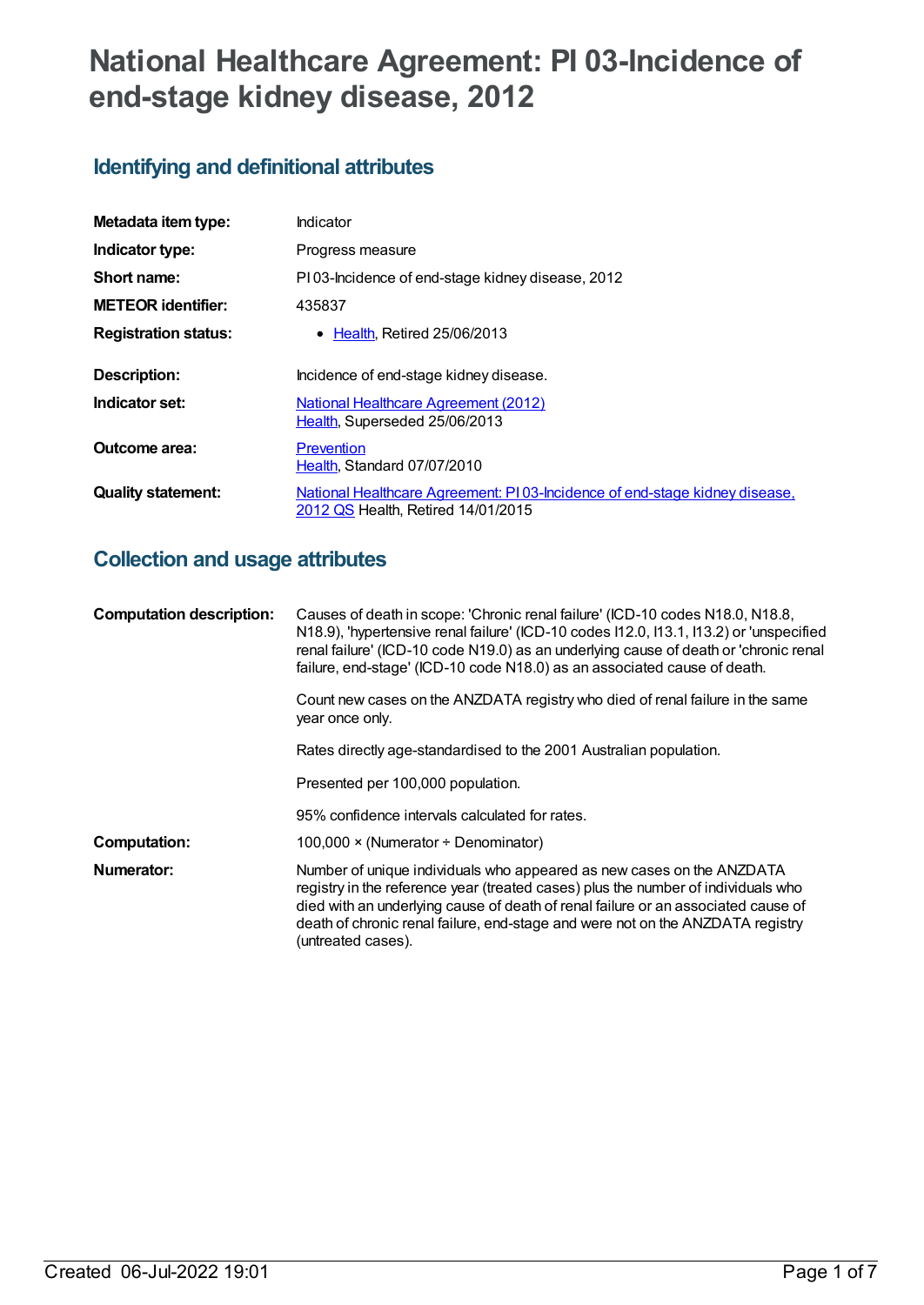#### **Data Element**

Person—person identifier

#### **Data Source**

Australia and New Zealand Dialysis and Transplant Register [\(ANZDATA\)](https://meteor.aihw.gov.au/content/393142)

#### **Guide for use**

Data source type: Registry data

#### **Data Element / Data Set**

#### **Data Element**

Cases where the associated cause of death (rather than the underlying cause of death) was chronic renal failure, end-stage

#### **Data Source**

**AIHW National Mortality [Database](https://meteor.aihw.gov.au/content/395084)** 

#### **Guide for use**

Data source type: Administrative by-product data ICD-10 code N18.0

#### **Data Element / Data Set**

Person-person identifier, XXXXXX[X(14)]

**Data Source**

[National](https://meteor.aihw.gov.au/content/395083) Death Index (NDI)

#### **Guide for use**

Data source type: Administrative by-product data

Used to eliminate double-counting of patients who commenced treatment for end-stage kidney disease and died in the reference period

### **Data Element / Data Set**

[Person—underlying](https://meteor.aihw.gov.au/content/307931) cause of death, code (ICD-10 2nd edn) ANN-ANN

#### **Data Source**

AIHW National Mortality [Database](https://meteor.aihw.gov.au/content/395084)

#### **Guide for use**

Data source type: Administrative by-product data

**Denominator:** Total population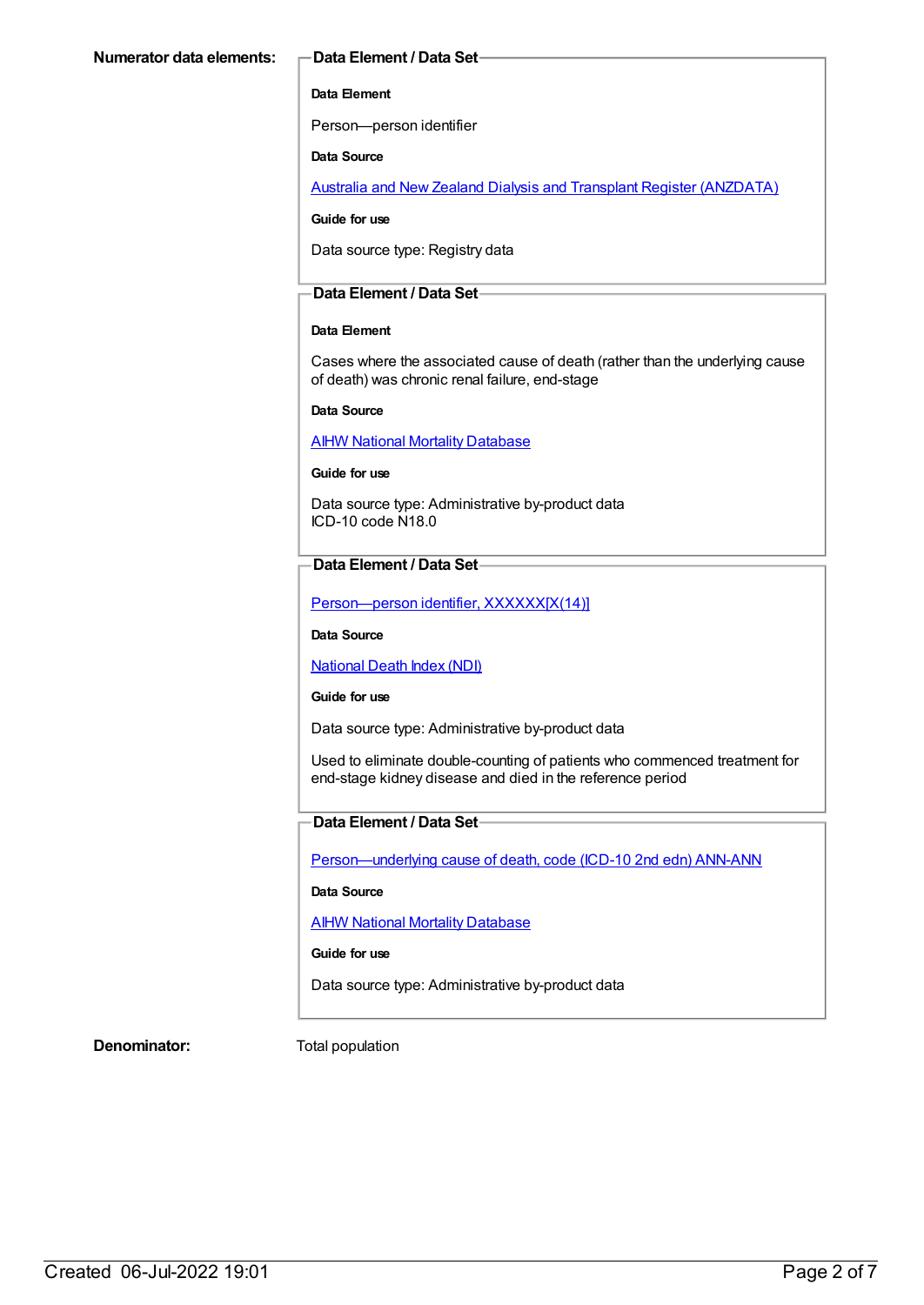| Denominator data<br>elements:                         | Data Element / Data Set-                                                      |
|-------------------------------------------------------|-------------------------------------------------------------------------------|
|                                                       | Data Element                                                                  |
|                                                       | Person-estimated resident population of Australia                             |
|                                                       | Data Source                                                                   |
|                                                       | ABS Estimated resident population (total population)                          |
|                                                       | Guide for use                                                                 |
|                                                       | Data source type: Census-based plus administrative by-product data            |
|                                                       | Data Element / Data Set-                                                      |
|                                                       | Data Element                                                                  |
|                                                       | Person-estimated resident population of Australia                             |
|                                                       | Data Source                                                                   |
|                                                       | ABS Indigenous experimental estimates and projections (2001 Census-<br>based) |
|                                                       | Guide for use                                                                 |
|                                                       | Data source type: Census-based plus administrative by-product data            |
| Disaggregation:<br>2005-2008-State and territory, by: |                                                                               |
|                                                       | $•$ sex                                                                       |
|                                                       | 2005-2008-Nationally, by:                                                     |
|                                                       | • Indigenous status                                                           |
|                                                       | 2008-Nationally, by:                                                          |
|                                                       | $\bullet\,$ sex                                                               |
|                                                       | Some disaggregation may result in numbers too small for publication.          |
| <b>Disaggregation data</b>                            | Data Element / Data Set-                                                      |
| elements:                                             | Data Element                                                                  |
|                                                       | Person-area of usual residence                                                |
|                                                       | Data Source                                                                   |
|                                                       | <b>Australia and New Zealand Dialysis and Transplant Register (ANZDATA)</b>   |
|                                                       | Guide for use                                                                 |
|                                                       | Data source type: Registry data<br>Used for disaggregation by state/territory |
|                                                       | Data Element / Data Set-                                                      |
|                                                       | Data Element                                                                  |
|                                                       | Person-Indigenous status                                                      |
|                                                       | Data Source                                                                   |
|                                                       | <b>Australia and New Zealand Dialysis and Transplant Register (ANZDATA)</b>   |
|                                                       | Guide for use                                                                 |
|                                                       | Data source type: Registry data                                               |
|                                                       |                                                                               |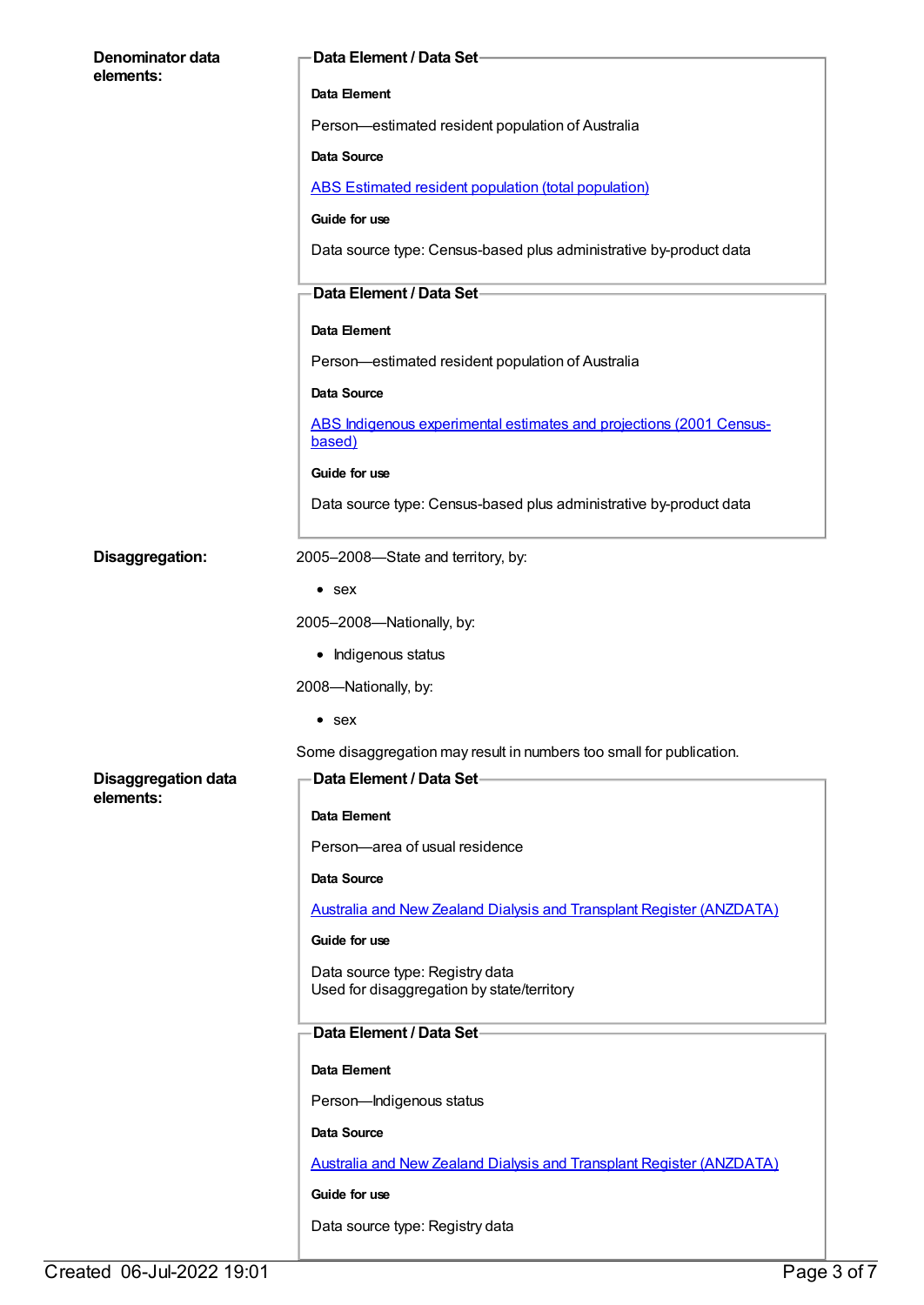#### **Data Element / Data Set**

**Data Element**

Person—sex

**Data Source**

Australia and New Zealand Dialysis and Transplant Register [\(ANZDATA\)](https://meteor.aihw.gov.au/content/393142)

**Guide for use**

Data source type: Registry data

#### **Data Element / Data Set**

[Establishment—Australian](https://meteor.aihw.gov.au/content/269941) state/territory identifier, code N

**Data Source**

**AIHW National Mortality [Database](https://meteor.aihw.gov.au/content/395084)** 

**Guide for use**

Data source type: Administrative by-product data

#### **Data Element / Data Set**

[Person—sex,](https://meteor.aihw.gov.au/content/287316) code N

**Data Source**

AIHW National Mortality [Database](https://meteor.aihw.gov.au/content/395084)

**Guide for use**

Data source type: Administrative by-product data

#### **Data Element / Data Set**

Person-Indigenous status, code N

**Data Source**

**AIHW National Mortality [Database](https://meteor.aihw.gov.au/content/395084)** 

**Guide for use**

Data source type: Administrative by-product data

**Comments:** Most recent data available for 2012 CRC baseline report: 2008 for national-level data; 2005–2008 for disaggregated data.

> 2009 will be possible once coded ABS National Mortality Data are provided to AIHW.

> Data by remoteness and SEIFA may be available, pending assessment of data quality.

### **Representational attributes**

| <b>Representation class:</b> | Rate    |
|------------------------------|---------|
| Data type:                   | Real    |
| Unit of measure:             | Person  |
| Format:                      | N[NN].N |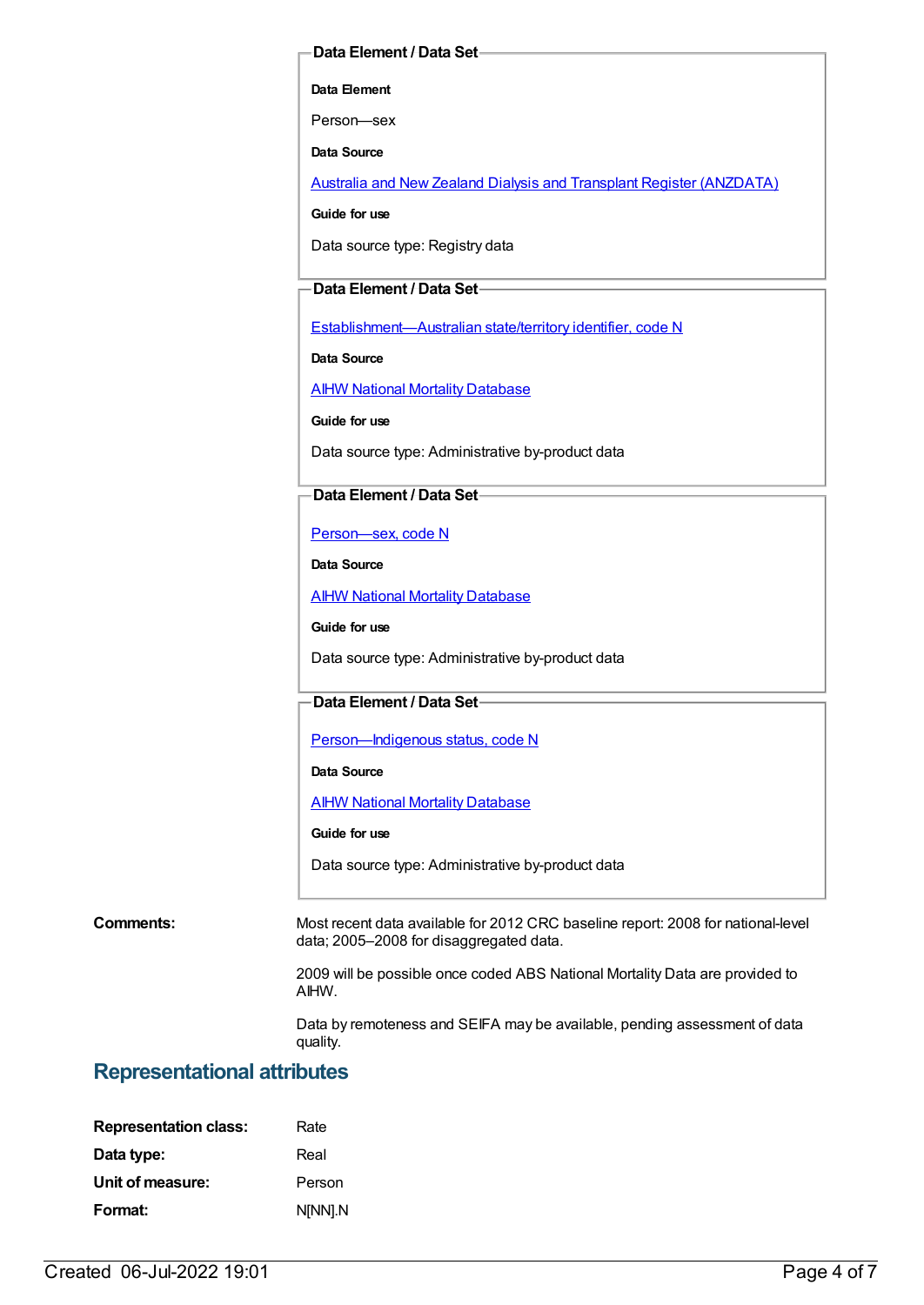## **Indicator conceptual framework**

**Framework and dimensions: Health [conditions](https://meteor.aihw.gov.au/content/392574)** 

**Data source attributes**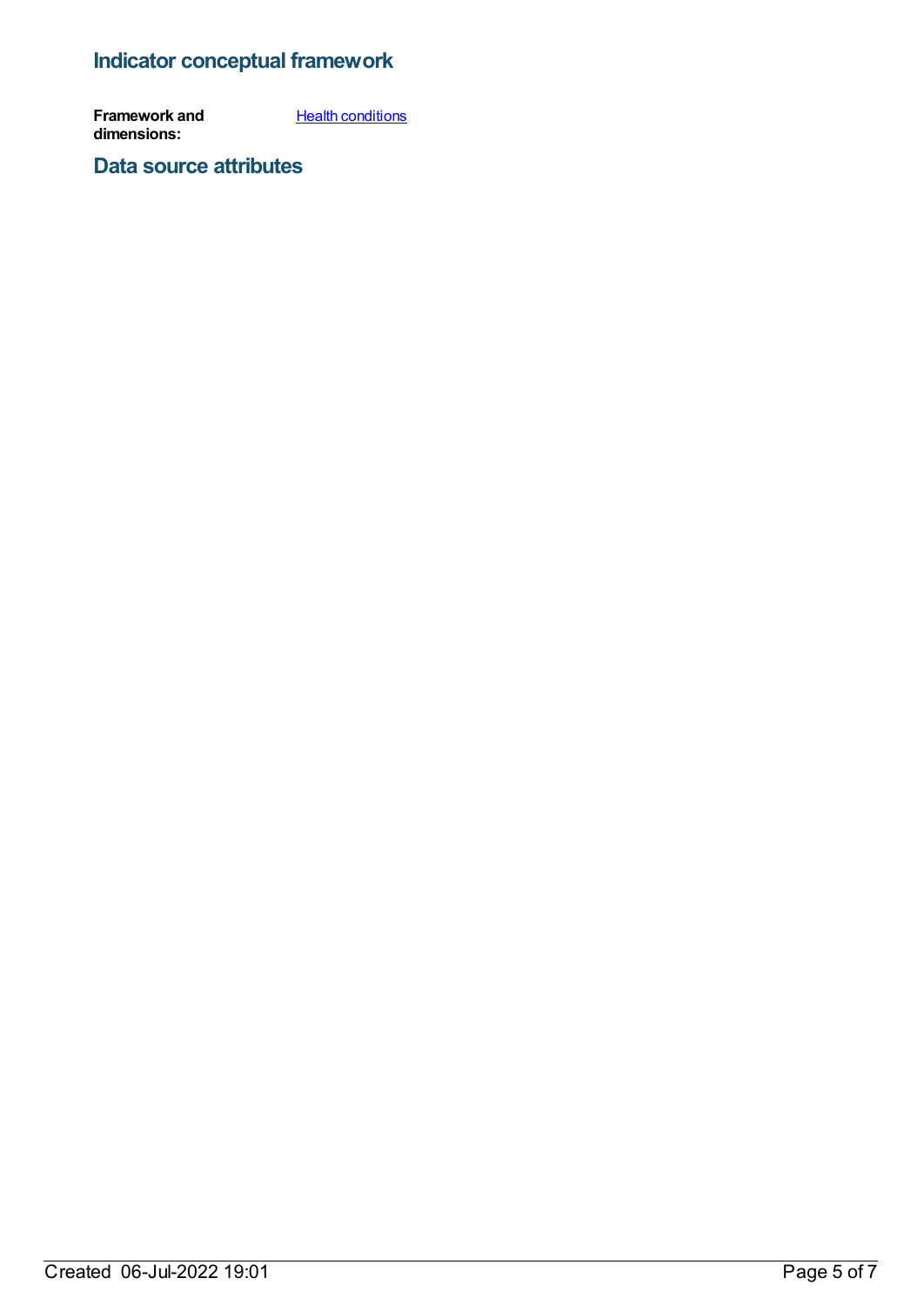ABS Estimated resident population (total [population\)](https://meteor.aihw.gov.au/content/393625)

**Frequency**

**Quarterly** 

**Quality statement**

ABS Estimated resident population (total [population\),](https://meteor.aihw.gov.au/content/449216) QS

**Data custodian**

Australian Bureau of Statistics

#### **Data Source**

Australia and New Zealand Dialysis and Transplant Register [\(ANZDATA\)](https://meteor.aihw.gov.au/content/393142)

**Frequency**

Annual

**Data custodian**

Australian and New Zealand Dialysis and Transplant Register (ANZDATA)

#### **Data Source**

ABS Indigenous experimental estimates and projections (2001 [Census-based\)](https://meteor.aihw.gov.au/content/394092)

**Frequency**

Periodic

**Quality statement**

ABS Indigenous [experimental](https://meteor.aihw.gov.au/content/449223) estimates and projections, QS

**Data custodian**

Australian Bureau of Statistics

#### **Data Source**

[National](https://meteor.aihw.gov.au/content/395083) Death Index (NDI)

**Frequency**

Annual

**Data custodian**

Australian Institute of Health and Welfare

#### **Data Source**

#### AIHW National Mortality [Database](https://meteor.aihw.gov.au/content/395084)

**Frequency**

Annual

#### **Data custodian**

Australian Institute of Health and Welfare

### **Accountability attributes**

| <b>Reporting requirements:</b>                         | National Healthcare Agreement              |
|--------------------------------------------------------|--------------------------------------------|
| <b>Organisation responsible</b><br>for providing data: | Australian Institute of Health and Welfare |